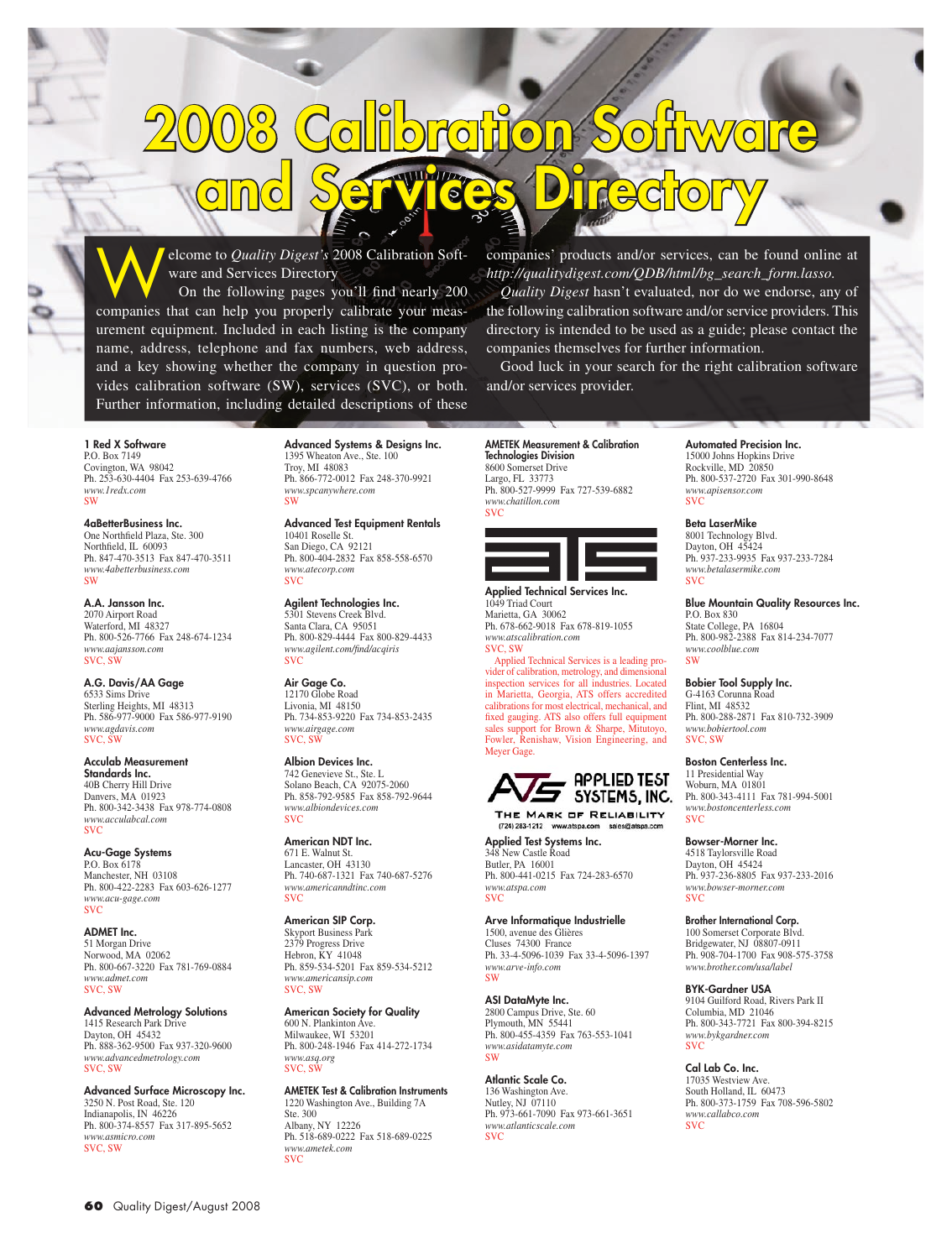Cal Lab Solutions LLC 15081 Montview Blvd. Aurora, CO 80011 Ph. 303-317-6670 Fax 303-317-5295 *www.callabsolutions.com* SVC

CalSource 1005 W. Fayette St., Ste. 4-D Syracuse, NY 13204 Ph. 866-895-8648 Fax 315-425-1175 *www.calsource.com* SVC

Cannon Instrument Co. 2139 High Tech Road State College, PA 16803 Ph. 800-676-6232 Fax 814-353-8007 *www.cannoninstrument.com* SVC

Certified Comparator Products Div. QVSI 810 N. Orchard Lane, Ste. 102 Beavercreek, OH 45434 Ph. 937-426-9677 Fax 937-426-4816 *www.certifiedcomparator.com* **SVC** 

Chicago Dial Indicator Co. Inc. 1372 Redeker Road Des Plaines, IL 60016 Ph. 800-344-4243 Fax 847-827-0478 *www.dialindicator.com* SVC

CNC Evaluation & Calibration Inc. 7783 153rd St. N.W. Clearwater, MN 55320 Ph. 320-558-9081 Fax 320-558-4549 *www.cnceval.com* **SVC** 

Cole-Parmer Instrument Co. 625 E. Bunker Court Vernon Hills, IL 60061-1844 Ph. 800-323-4340 Fax 847-247-2929 *www.coleparmer.com* SVC, SW

**Comtorgage Corp.**<br>58 N.S. Industrial Drive Slatersville, RI 02876 Ph. 401-765-0900 Fax 401-765-2846 *www.comtorgage.com* SVC

CP Techmotive 22705 Heslip Novi, MI 48375 Ph. 800-795-7875

CSC Force Measurement Inc. 84 Ramah Circle N. Agawam, MA 01001 Ph. 800-866-3672 Fax 413-789-3598 *www.cscforce.com* SVC

CyberMetrics Corp. 16100 N. Greenway-Hayden Loop, Ste. 100 Scottsdale, AZ 85260 Ph. 800-777-7020 Fax 480-922-7400 *www.cybermetrics.com* SW

Datacolor 5 Princess Road Lawrenceville, NJ 08648

Ph. 800-433-1885 Fax 609-895-7472 *www.datacolor.com* SVC, SW

Delcam International Inc. 3280 Electricity Drive Windsor, ON N8W 5J1 Canada Ph. 800-664-3506 Fax 519-974-8170 *www.delcam.com* SW

DH Instruments Inc. 4765 E. Beautiful Lane Phoenix, AZ 85044 Ph. 602-431-9100 Fax 602-431-9559 *www.dhinstruments.com* SVC, SW

Dimensional Inspection Laboratories 35481 Dumbarton Court Newark, CA 94560 Ph. 510-744-4100 Fax 510-744-4199 *www.d-i-l.com* SVC, SW

**Diversified Data Systems Inc.**<br>P.O. Box 2017 Green Valley, AZ 85622-2017 Ph. 520-792-3250 Fax 520-623-6565 *www.dds-inc.com* SW

Dorsey Metrology International 53 Oakley St. Poughkeepsie, NY 12601 Ph. 845-454-3111 Fax 845-454-3888 *www.dorseymetrology.com* SVC

DOX Calibration Inc. 23342 Madero Road, Ste. E Mission Viejo, CA 92691 Ph. 800-222-3528 Fax 877-236-9225 *www.doxcalibration.com* **SVC** 

Dynamic Technology Inc. 3201 W. Royal Lane, Ste.150 Irving, TX 75063 Ph. 214-723-5600 Fax 214-723-5601 *www.dynamictechnology.com* SVC

**Dynamic Technology Inc.**<br>1200 N. Old U.S. 23 Hartland, MI 48353 Ph. 810-225-4601 Fax 810-225-4602 *www.dynamictechnology.com* svc, sw

Eastern Applied Research 6614 Lincoln Ave. Lockport, NY 14094 Ph. 800-792-4477 Fax 716-625-8319 *www.easternapplied.com* SVC, SW

Edison ESI 7300 Fenwick Lane Westminster, CA 92683 Ph. 866-723-2257 Fax 714-895-0781 *www.edisonmudcats.com* SVC, SW

**Elcometer** 1893 Rochester Industrial Drive Rochester Hills, MI 48309 Ph. 800-521-0635 Fax 248-650-0501 *www.elcometer.com*

SVC **EMI GAGE**<br>28 W. 144 Industrial Ave., Ste. 120 Lake Barrington, IL 60010-5939 Ph. 847-277-7511 Fax 847-277-7911 *www.emigage.com* SVC, SW

399 Conklin St., Ste. 208 Farmingdale, NY 11735-2614 Ph. 800-354-4476 Fax 516-293-0784 *www.etq.com* **SW** 

EtQ Inc.

Fischer Technology Inc. 750 Marshall Phelps Road Windsor, CT 06095 Ph. 800-243-8417 Fax 860-688-8496 *www.fischer-technology.com*  SVC

Flexbar Machine Corp. 250 Gibbs Road Islandia, NY 11749 Ph. 800-879-7575 Fax 631-582-8487 *www.flexbar.com* SVC, SW

Fred V. Fowler Co. Inc. 66 Rowe St. Newton, MA 02466 Ph. 800-788-2353 Fax 617-332-4137 *www.fvfowler.com* SW

Gage Assembly Co. 3771 W. Morse Ave. Lincolnwood, IL 60712 Ph. 800-232-4243 Fax 847-679-5190 *www.gageassembly.com* SVC

Gage-Line Technology Inc. 121 La Grange Ave. Rochester, NY 14613 Ph. 800-291-3724 Fax 585-458-0524 *www.gage-line.com* SVC

**Gagemaker Inc.**<br>712 E. Southmore Ave. Pasadena, TX 77502 Ph. 713-472-7360 Fax 713-472-7241 *www.gagemaker.com* **CW** 

GE Inspection Technologies 1100 Technology Park Drive Billerica, MA 01821 Ph. 978-437-1000 Fax 978-437-1021 *www.geinspectiontechnologies.com* SVC

GKS Inspection Services 45333 Five Mile Road Plymouth, MI 48170-2426 Ph. 800-346-3898 Fax 734-582-9610 *www.gks.com* SVC

Harrington Group Inc.<br>11501 Lake Underhill Road Orlando, FL 32825 Ph. 800-476-9000 Fax 407-382-6141 *www.harrington-group.com* SW

Harrington Institute Inc. 16080 Camino del Cerro, Ste. 100 Los Gatos, CA 95032 Ph. 408-358-2476 Fax 408-358-5106 *www.harrington-institute.com* SW

Hart Scientific 799 E. Utah Valley Drive American Fork, UT 84003 Ph. 800-438-4278 Fax 801-763-1010 *www.hartscientific.com* SVC, SW

Hemco Gages 455 Douglas Ave. Holland, MI 49424 Ph. 800-959-7413 Fax 616-396-0413 *www.hemcogages.com* SVC



Precision Weights Calibration Technologies **Henry Troemner LLC**<br>201 Wolf Drive<br>Thorofare, NJ 08086 Ph. 800-988-6520 Fax 856-686-1601 *www.troemner.com*

SVC Troemner is the premier company in today's metrology industry. Troemner's laboratories are ISO/IEC 17025 complaint. Troemner is NVLAP accredited in temperature, pressure, humidity, pipette and mass calibration services. Troemner is ISO/IEC 17025 complaint in thermal mass flow, dimensional, time and frequency calibration. Contact Troemner at (800) 249-5554 or via E-mail at *jtaziole@troemner.com*.

Hexagon Metrology Inc.

250 Circuit Drive North Kingstown, RI 02852 Ph. 800-426-1066 Fax 401-886-2727 *www.hexagonmetrology.us* SVC

Honeywell Automation & Control Solutions Service

2500 W. Union Hills Road Phoenix, AZ 85027 Ph. 877-466-3993 Fax 602-313-3353 *www.honeywell.com/ps* SVC

**IBB Technology**<br>1235 Dakota Drive, Unit P Grafton, WI 53024 Ph. 262-387-1233 Fax 262-387-1234 *www.ibbtechusa.com* SVC

IBS America Inc. 125 Hartwell Ave. Lexington, MA 02421

Ph. 781-862-9002 Fax 781-862-9003 *www.ibs-us.com* **SW** 

IET Labs Inc. 534 Main St. Westbury, NY 11590 Ph. 800-899-8438 Fax 516-334-5988 *www.ietlabs.com* SVC

Industrial Training Service Inc. 4450 Longmoor Drive

Burlington, ON L7L 1Y1 Canada Ph. 866-479-8937 Fax 905-634-0144 *www.itscorp.ca* **SVC** 

IndySoft Corp.

212 Adley Way Greenville, SC 29607 Ph. 877-463-9763 Fax 603-754-9531 *www.indysoft.com* SW



InfinityQS International Inc. 14900 Conference Center Drive, Ste. 525 Chantilly, VA 20151-3837 Ph. 800-772-7978 Fax 703-961-1923 *www.infinityqs.com* SW

InfinityQS is the leading provider of real-time statistical process control (SPC) software and technical services to manufacturers worldwide. Ranked as the No. 1 real-time SPC software solution by an independent analyst firm, InfinityQS has a 19-year history of helping businesses automate and implement SPC solutions.

InnoCal

625 E. Bunker Court Vernon Hills, IL 60061 Ph. 800-466-6225 Fax 847-247-2981 *www.innocalsolutions.com* SVC

Innovative Custom Software

31 W. Downer Place, Ste. 301 Aurora, IL 60506 Ph. 866-913-5022 Fax 630-892-5025 *www.icsinc.net* SW

INORA Technologies Inc.

3928 Varsity Drive Ann Arbor, MI 48108 Ph. 734-302-7488 Fax 734-629-0401 *www.inora.com* **SW**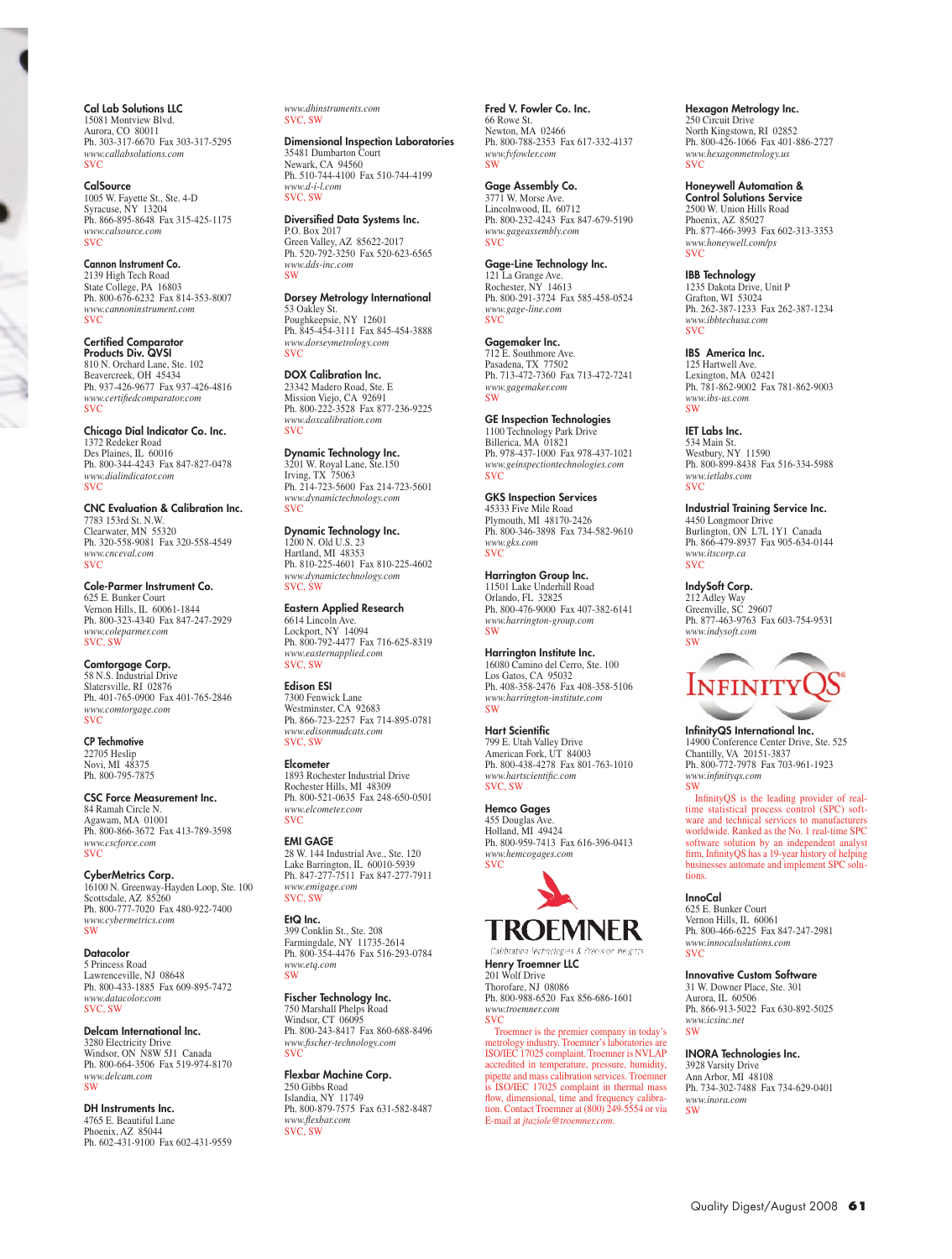Inspection Measurement Co. 2291 Byron Center Ave. S.W. Wyoming, MI 49519-1651 Ph. 616-531-3303 Fax 616-531-0153 *www.inspectionmeasurement.com*  $SVC$ 

Instron 825 University Ave. Norwood, MA 02062 Ph. 800-564-8378 Fax 781-575-5725 *www.instron.com* SVC, SW

Instrumentation Technical Services Inc. 20 Hagerty Blvd., Ste. 1 West Chester, PA 19382 Ph. 800-440-7510 Fax 610-436-9097 *www.calservice.net* SVC

**Intelex Technologies Inc.**<br>366 Adelaide St. W., Ste. 100 Toronto, ON M5V 1R9 Canada Ph. 877-932-3747 Fax 416-599-6867 *www.intelex.com* SW

International Institute of Consulting & Training 9006 Oakland Ave. S. Minneapolis, MN 55420 Ph. 952-881-1637 Fax 952-881-4419 *www.calibrationtraining.com* **SVC** 

IQS Inc. 19706 Center Ridge Road Cleveland, OH 44116 Ph. 800-635-5901 Fax 440-333-3752 *www.iqs.com* SW

ISO America Inc. 1805 Cypress Drive Irving, TX 75061 Ph. 877-496-8811 Fax 972-438-9149 *www.isoamerica.com* SW

ITEM Software 2190 Towne Centre Place, Ste. 314 Anaheim, CA 92806 Ph. 866-761-4836 Fax 714-935-2911 *www.itemsoft.com* SW

**JBL Systems Inc.**<br>51395 Filomena Shelby, MI 48315 Ph. 586-802-6700 Fax 586-802-6705 *www.jblsys.com* **SW** 

JLW Instruments Metrology Concepts 14 N. Peoria St., Ste. B-101 Chicago, IL 60607 Ph. 888-666-0595 Fax 312-733-0009 *www.jlwinstruments.com* **SVC** 

The Johnson Gage Co. 534 Cottage Grove Road Bloomfield, CT 06002 Ph. 800-245-4243 Fax 860-242-0513 *www.johnsongage.com* SVC, SW

**Johnson Thread-View Systems LLC**<br>109-B W. Dudley Town Road<br>Bloomfield, CT 06002 Ph. 888-593-1082 Fax 860-882-0492 *www.johnsonthread-view.com* SVC

JTI Systems Inc. 4020 Vassar Drive N.E., Ste. B Albuquerque, NM 87107 Ph. 505-710-4999 Fax 505-878-0322 *www.jtisystems.com* SW

**Laboratory Services**<br>135 W. Trail St.

Jackson, MI 49201 Ph. 800-736-4147 Fax 517-788-1104 *www.laboratoryservices.com* **SVC** 

Laser Measurement Services Inc. 301 Montreal St. Playa del Rey, CA 90293 Ph. 310-822-5851 Fax 310-822-9394 SVC, SW



Lean and Mean Business Systems Inc. 835 40th Ave. San Francisco, CA 94121 Ph. 866-897-3095 Fax 415-751-1319 *www.theleanmachine.com*

SW The Lean Machine is a fully integrated quality and material management software package that is easy to use, yet packed with functionality. Easily handles ISO 9001, ISO 13485, and 21 CFR Part 11. Single-user license starts at only \$249 fully installed with excep-tional support and updates. Complete validation

package also available. **LECO Corp.**<br>3000 Lakeview Ave. St. Joseph, MI 49085 Ph. 800-292-6141 Fax 269-982-8977 *www.leco.com* **SVC** 

Ledford Gage Lab Inc. 227 Industrial Drive Mulvane, KS 67110 Ph. 800-237-4243 Fax 316-777-2220 *www.ledfordgage.com* SVC

**LK Metrology Systems Inc.**<br>12701 Grand River Brighton, MI 48116 Ph. 810-220-4360 Fax 810-220-4300 *www.lk-cmm.com* SVC, SW

Mahr Federal Inc. 1144 Eddy St. Providence, RI 02905 Ph. 800-333-4243 Fax 401-784-3246 *www.mahr.com* SVC

Martin Calibration 11965 12th Ave. S. Burnsville, MN 55337 Ph. 952-882-1528 Fax 952-882-4086 *www.martincalibration.com* SVC, SW

**Max Levy Autograph Inc.**<br>220 W. Roberts Ave. Philadelphia, PA 19144 Ph. 800-798-3675 Fax 215-842-3637 *www.maxlevy.com* SVC

Metrology Solutions Inc. 1335 Lakeside Drive, Unit 6 Romeoville, IL 60446 Ph. 630-679-0560 Fax 630-679-0573 *www.msimetrology.com* SVC, SW

Metropolitan Community College– **Business & Technology Campus**<br>1775 Universal Ave. Kansas City, MO 64120 Ph. 800-841-7158 Fax 816-482-5455 *www.mccbtc.com* SW

**Meyer Gage Co. Inc.**<br>230 Burnham St. South Windsor, CT 06074 Ph. 888-746-4243 Fax 860-528-1428 *www.meyergage.com* SVC

Micro Laboratories Inc. 7158 Industrial Park Mentor, OH 44060 Ph. 440-918-0001 Fax 440-918-0500 *www.microlabs-inc.com* **SVC** 

Midwest Metrology 341 Smith Drive Clayton, OH 45315 Ph. 937-832-0965 Fax 937-832-0966 *www.midwest-metrology.com* SVC

Mitchell Labs Inc. 7707 Bequette Ave. Pico Rivera, CA 90660 Ph. 877-898-9057 Fax 562-949-7584 *www.mitchell-labs.com* SVC

**Mitutoyo America Corp.**<br>965 Corporate Blvd. Aurora, IL 60502 Ph. 630-820-9666 Fax 630-978-3501 *www.mitutoyo.com* SVC, SW

MKS Instruments Inc. 90 Industrial Way Wilmington, MA 01887 Ph. 800-227-8766 Fax 978-284-4999 *www.mksinst.com* **SVC** 

Nationwide Gage Calibration Inc. 159 Covington Drive Bloomingdale, IL 60108 Ph. 800-883-4243 Fax 630-529-9087 *www.natcal.com* SVC, SW

NCSL International 2995 Wilderness Place, Ste. 107 Boulder, CO 80301-5404 Ph. 303-440-3339 Fax 303-440-3384 *www.ncsli.org* SVC

NIST/Calibration Group 100 Bureau Drive, Stop 2300 Gaithersburg, MD 20899-2300 Ph. 301-975-2092 Fax 301-869-3548 *www.ts.nist.gov/calibrations* SVC

Norvada LLC 502 S. Lucile St. Seattle, WA 98108 Ph. 206-957-4530 Fax 206-957-4508 *www.norvadallc.com* **CW** 

**Omnex Systems LLC**<br>315 E. Eisenhower Parkway, Ste. 110 Ann Arbor, MI 48108-3330 Ph. 734-668-1000 Fax 734-668-9414 *www.omnexsystems.com* **SW** 

Osborn Products Inc. 1127 W. Melinda Lane Phoenix, AZ 85027 Ph. 623-587-0335 Fax 623-582-1387 *www.osbornproducts.com* **SVC** 

Paul W. Marino Gages Inc. 21300 MacArthur Blvd. Warren, MI 48089 Ph. 800-528-9785 Fax 586-759-2423 SVC, SW

Pilgrim Software Inc. 2807 W. Busch Blvd., Ste. 200 Tampa, FL 33618 Ph. 813-915-1663 Fax 813-915-1948 *www.pilgrimsoftware.com* SW

Pister Group Inc.<br>550 Eglinton Ave. W. Toronto, ON M5N 3A8 Canada Ph. 905-886-9470 Fax 905-764-6405

*www.pister.com* SW

Plexus Systems

1731 Harmon Road Auburn Hills, MI 48326 Ph. 888-454-7539 Fax 248-393-1799 *www.plex.com* **SW** 

Powerway Inc. 429 N. Pennsylvania St., Ste. 400 Indianapolis, IN 46204 Ph. 800-964-9004 Fax 317-915-4608 *www.powerwayinc.com* SW

**The PPI Group**<br>6015 N.E. 80th Ave., Ste. 400 Portland, OR 97218 Ph. 800-247-1927 Fax 503-231-4012 *www.theppigroup.com* **SVC** 

PQ Systems Inc. P.O. Box 750010 Dayton, OH 45475-0010 Ph. 800-777-3020 Fax 937-885-2252

*www.pqsystems.com* SW Pratt & Whitney Measurement **Systems Inc.**<br>66 Douglas St.

Bloomfield, CT 06002 Ph. 800-371-7174 Fax 860-286-7878 *www.prattandwhitney.com* SVC

Precision Calibration Services Inc. 29912 Gratiot Ave. Roseville, MI 48066 Ph. 866-779-7274 Fax 586-779-9391 *www.precisioncalibration.com* SVC

Precision Measurements Inc. 20 Hagerty Blvd., Ste. 1 West Chester, PA 19382 Ph. 800-440-7510 Fax 610-436-9097 *www.calservice.net*  $SVC$ 

Precision Measuring Corp. 33250 Groesbeck Highway Fraser, MI 48026 Ph. 800-243-2520 Fax 586-293-1119 *www.precisionmeasuring.com* SVC, SW

Precision Metrology Inc. 7350 N. Teutonia Ave. Milwaukee, WI 53209 Ph. 800-362-4243 Fax 414-351-7429 *www.precisionmetrology.com* SVC

Prime Technologies Inc. 20 Hagerty Blvd., No. 1 West Chester, PA 19382-5910 Ph. 610-436-9703 Fax 610-436-9097 *www.primetechpa.com*  SW

**The Project Technologies Group Inc.**<br>900 Wilshire Drive, Ste. 202 Troy, MI 48084 Ph. 248-476-1234 Fax 248-641-0210 *www.projecttech.com* SVC, SW

Prompt Consultants Inc. P.O. Box 560992 Charlotte, NC 28256 Ph. 704-784-1412 Fax 866-236-0815 *www.promptconsultants.com* SVC, SW

Proquis Inc. 1015 W. Wise Road, Ste. 200/210 Schaumburg, IL 60192 Ph. 877-876 3430 Fax 847-278-3237 *www.proquis.com/qd* SW